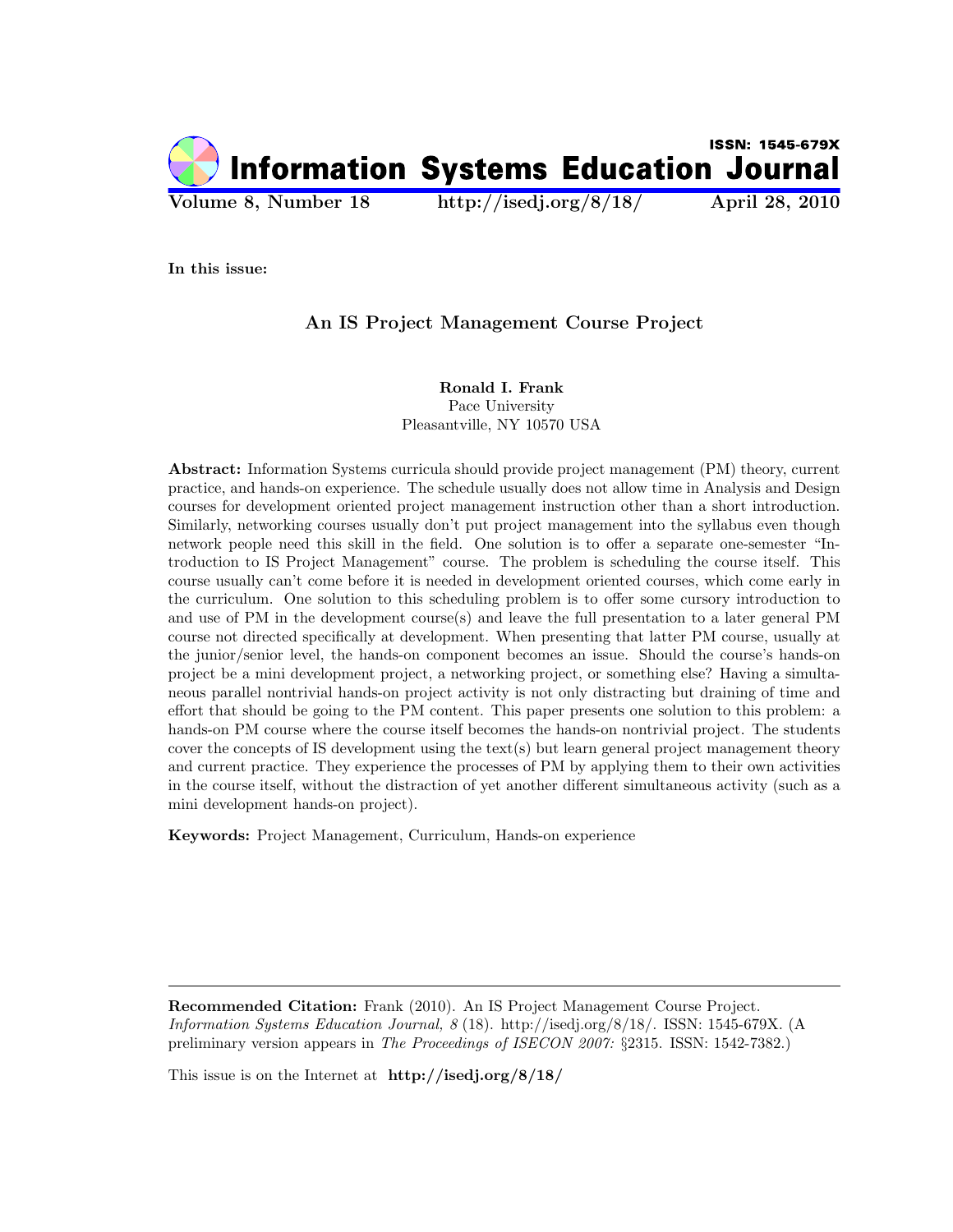The Information Systems Education Journal (ISEDJ) is a peer-reviewed academic journal published by the Education Special Interest Group (EDSIG) of the Association of Information Technology Professionals (AITP, Chicago, Illinois). • ISSN: 1545-679X. • First issue: 8 Sep 2003. • Title: Information Systems Education Journal. Variants: IS Education Journal; ISEDJ. • Physical format: online. • Publishing frequency: irregular; as each article is approved, it is published immediately and constitutes a complete separate issue of the current volume. • Single issue price: free. • Subscription address: subscribe@isedj.org. • Subscription price: free. • Electronic access: http://isedj.org/ • Contact person: Don Colton (editor@isedj.org)

#### 2009 AITP Education Special Interest Group Board of Directors

| Don Colton<br>Brigham Young Univ Hawaii                | Thomas N. Janicki<br>Univ NC Wilmington |                                                                           | Kenneth A. Grant<br>Ryerson University |  |  |
|--------------------------------------------------------|-----------------------------------------|---------------------------------------------------------------------------|----------------------------------------|--|--|
| EDSIG President 2007-2008                              | EDSIG President 2009                    |                                                                           | Vice President 2009                    |  |  |
| Kathleen M. Kelm<br>Edgewood College<br>Treasurer 2009 |                                         | Wendy Ceccucci<br>Quinnipiac Univ<br>Secretary 2009<br>CONISAR Chair 2009 |                                        |  |  |
| Steve Reames                                           | Michael A. Smith                        | George S. Nezlek                                                          | Patricia Sendall                       |  |  |
| Angelo State Univ                                      | High Point                              | Grand Valley State                                                        | Merrimack College                      |  |  |
| Director 2008-2009                                     | Director 2009                           | Director 2009-2010                                                        | Director 2009-2010                     |  |  |

Li-Jen Shannon Sam Houston State Director 2009-2010

Albert L. Harris Appalachian St JISE Editor

Paul M. Leidig Grand Valley State University ISECON Chair 2009

#### Information Systems Education Journal Editors

Don Colton Brigham Young University Hawaii Editor

Thomas N. Janicki Univ of North Carolina Wilmington Associate Editor

#### Information Systems Education Journal 2007-2008 Editorial Review Board

Sharen Bakke, Cleveland St Alan T. Burns, DePaul Univ Wendy Ceccucci, Quinnipiac U Janet Helwig, Dominican Univ Scott Hunsinger, Appalachian Kamal Kakish, Lawrence Tech Sam Lee, Texas State Univ Paul Leidig, Grand Valley St Terri L. Lenox, Westminster

Anene L. Nnolim, Lawrence Tech Alan R. Peslak, Penn State Doncho Petkov, E Connecticut James Pomykalski, Susquehanna Steve Reames, Angelo State Samuel Sambasivam, Azusa Pac Bruce M. Saulnier, Quinnipiac Patricia Sendall, Merrimack C

Li-Jen Shannon, Sam Houston St Michael A. Smith, High Point U Robert Sweeney, South Alabama Stuart A. Varden, Pace Univ Judith Vogel, Richard Stockton Bruce A. White, Quinnipiac Univ Belle S. Woodward, S Illinois U Charles Woratschek, Robert Morris Peter Y. Wu, Robert Morris Univ

EDSIG activities include the publication of ISEDJ and JISAR, the organization and execution of the annual ISECON and CONISAR conferences held each fall, the publication of the Journal of Information Systems Education (JISE), and the designation and honoring of an IS Educator of the Year. • The Foundation for Information Technology Education has been the key sponsor of ISECON over the years. • The Association for Information Technology Professionals (AITP) provides the corporate umbrella under which EDSIG operates.

 c Copyright 2009 EDSIG. In the spirit of academic freedom, permission is granted to make and distribute unlimited copies of this issue in its PDF or printed form, so long as the entire document is presented, and it is not modified in any substantial way.

c 2010 EDSIG http://isedj.org/8/18/ April 28, 2010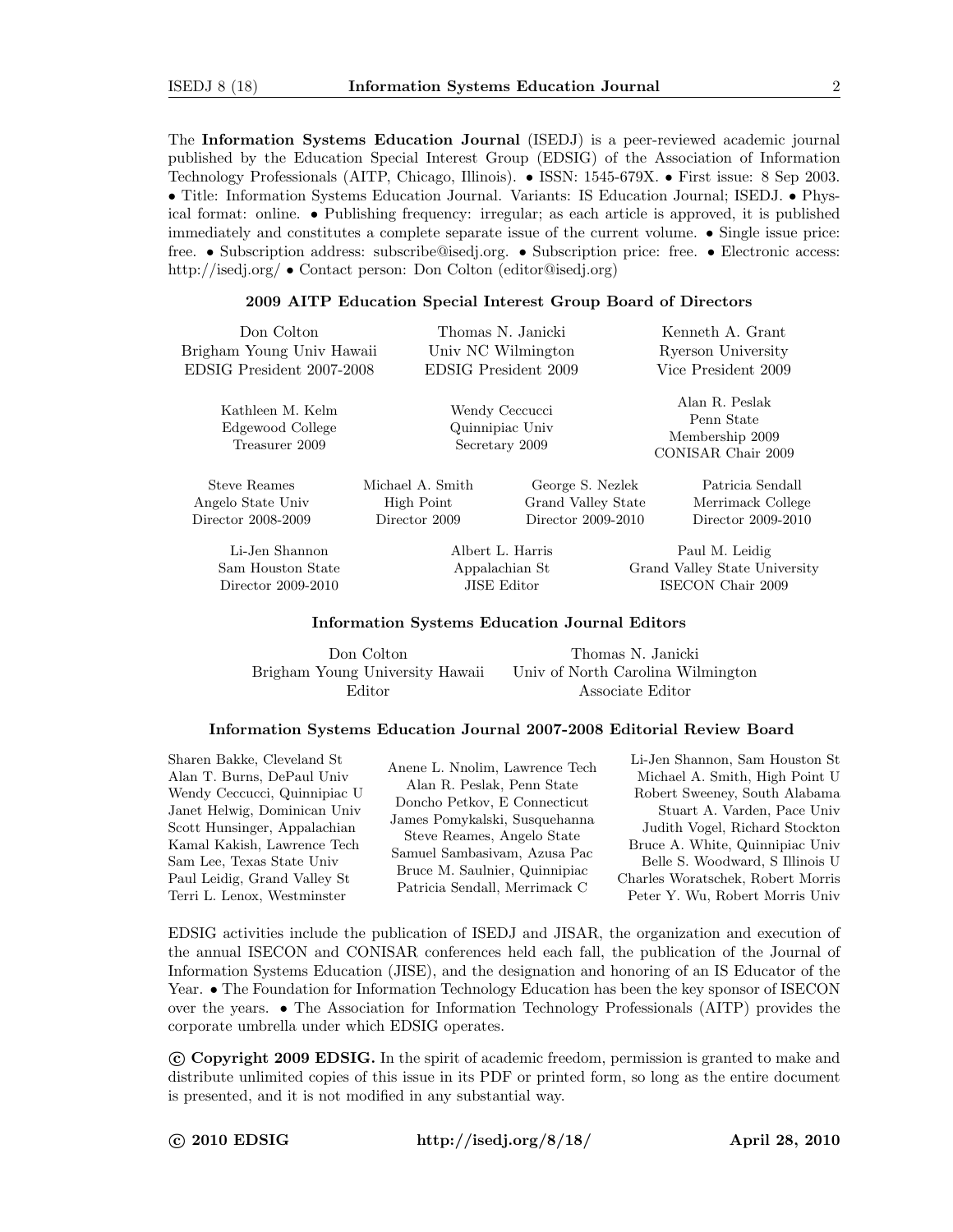# An IS Project Management Course Project

Ronald I. Frank, DPS rfrank@pace.edu Information Systems Department Pace University Pleasantville, NY 10570, USA

# **Abstract**

Information Systems curricula should provide project management (PM) theory, current practice, and hands-on experience. The schedule usually does not allow time in Analysis and Design courses for development oriented project management instruction other than a short introduction. Similarly, networking courses usually don't put project management into the syllabus even though network people need this skill in the field. One solution is to offer a separate one-semester "Introduction to IS Project Management" course. The problem is scheduling the course itself. This course usually can't come before it is needed in development oriented courses, which come early in the curriculum. One solution to this scheduling problem is to offer some cursory introduction to and use of PM in the development course(s) and leave the full presentation to a later general PM course not directed specifically at development. When presenting that latter PM course, usually at the junior/senior level, the hands-on component becomes an issue. Should the course's hands-on project be a mini development project, a networking project, or something else? Having a simultaneous parallel nontrivial hands-on project activity is not only distracting but draining of time and effort that should be going to the PM content. This paper presents one solution to this problem: a hands-on PM course where the course itself becomes the hands-on nontrivial project. The students cover the concepts of IS development using the text(s) but learn general project management theory and current practice. They experience the processes of PM by applying them to their own activities in the course itself, without the distraction of yet another different simultaneous activity (such as a mini development hands-on project).

**Keywords:** Project Management, Curriculum, Hands-on experience

### **1. IS PROJECT MANAGEMENT**

Information Systems (IS) projects exist not only as full development projects, but also as development related sub projects such as requirements generation activities, analysis studies, design projects, implementation projects (including outsourcing), testing and deployment processes, etc. IS folk often get involved in equipment deployment or upgrade projects, network installation projects, even customer training projects. Projects are ubiquitous; so familiarity with project management theory and practice are important IS skills. It also helps to have done at least one real full project using the theory (the what) and information on practice (the how) in a controlled classroom setting before one has to tackle a real project in an industrial setting.

PM is well recognized as an essential part of the Masters program in Information Systems, see the MSIS program (Gorgone et al, 2006), and the undergraduate curriculum (Gorgone et al, 2002). This technique is was aimed and tested in a PM course for undergraduates at the junior/senior level. The concept of the project presented here should also work on the MSIS level.

### **2. PROJECT MANAGEMENT IN THE IS CURRICULUM**

Information Systems curricula should provide project management theory, current practice, and hands-on experience. The schedule usually does not allow time in Analysis and Design courses for development oriented project management instruc-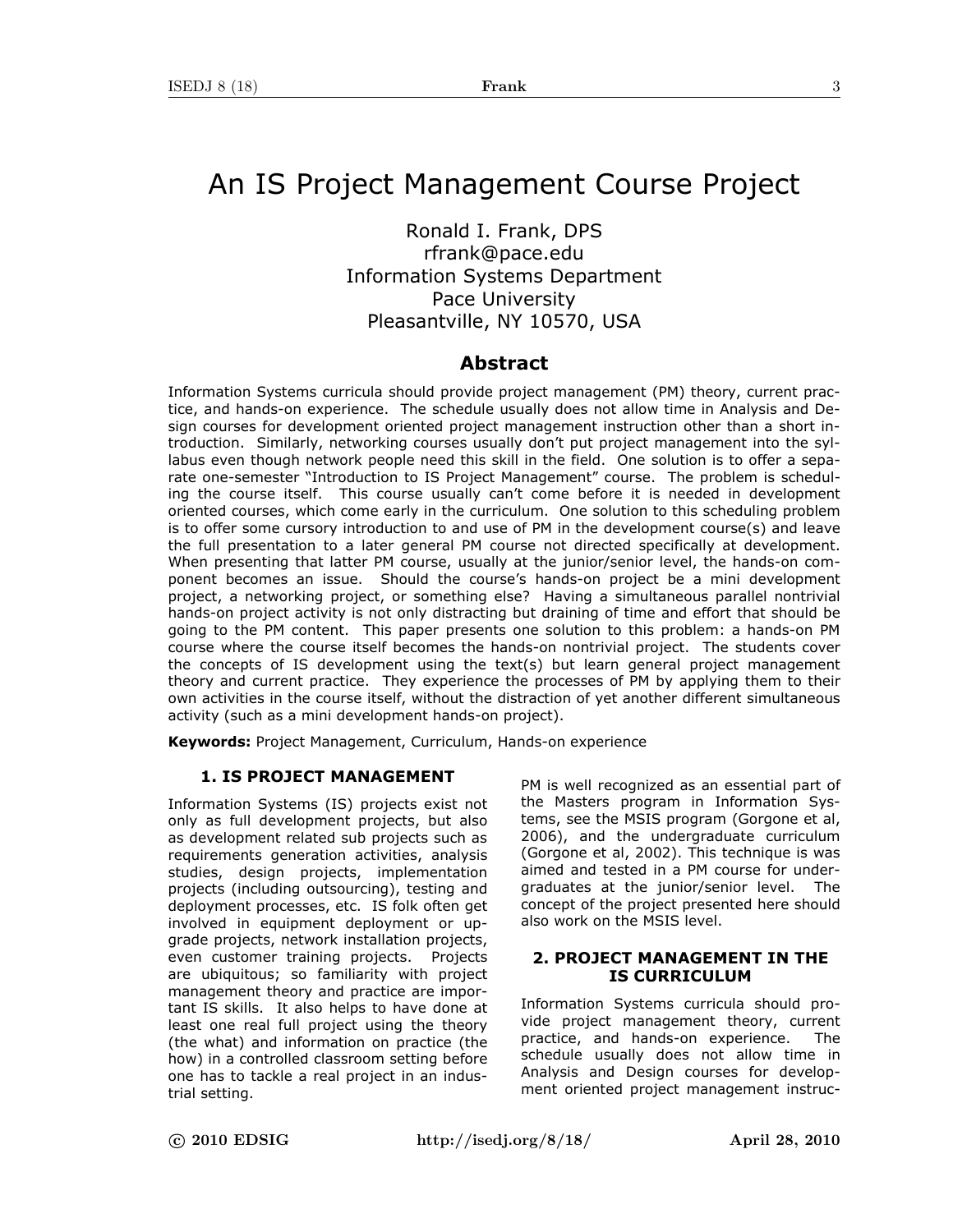tion other than a short introduction (Hoffer, et al. 2004). Similarly, networking courses usually don't put project management into the syllabus even though network people need this skill in the field. One solution is to offer a separate one-semester "Introduction to IS Project Management" course. The problem is scheduling the course itself. It often can't come before it is needed in development oriented courses, because they come early in the curriculum. One solution to this scheduling problem is to offer some cursory introduction to and use of PM in the development course(s) and leave the full presentation to a later general PM course not directed specifically at development.

When presenting that latter PM course, usually at the junior/senior level, the handson component becomes an issue. Should the course's hands-on project be a mini development project, a networking project, or something else? Having a simultaneous parallel nontrivial hands-on project activity is not only distracting but draining of time and effort that should be going to the PM content. This paper presents one solution to this problem: a hands-on PM course where the PM course itself becomes the hands-on nontrivial student project. Students learn general project management theory and current practice by reading the text(s). They experience the processes of PM by applying them to their own activities in the course itself, without the distraction of yet another different simultaneous activity (e.g., a mini development hands-on project). A tacit hope is that students also come away with better general course organizing skills.

### **3. THE SUGGESTED PM COURSE**

### **The Book**

The course should follow a standard IS oriented PM text. I have recently used (Schwalbe 2006), which covers the theory and the practice of project management with an eye on application to Information Systems Development. It provides an outline view of the Waterfall, Prototyping, and, Agile approaches to development. The book includes an extensive appendix tutorial on Microsoft Project Manager (MSPM). It also aims at preparing the student for PM Certification (PMI 2006).

### **Bootstrapping & The "Other" Book**

Since the course project is the course, we have a bootstrapping problem: how do we start doing PM before we have studied PM? Our text (Shwalbe, 2006) and others like it, do not allow this. The technique suggested here is to have the students focus on learning the MSPM tool while beginning the book's early chapters. Simultaneously, they quickly skim (lightly read) a short introduction to the entire process. I use the little inexpensive book by (Lewis 2006).

The Lewis book presents a brief overview of PM in general. It is not oriented to IS/IT. It is a quick read and complete enough to bootstrap the course. I also provide a detailed tasks list as part of the syllabus (Appendix 1) and some detailed forward-looking tasking specifically for the bootstrap (Appendix 2).

### **The Student Activities**

The PM course's project requires the students to schedule their own individual activities and plan their semester effectively. They use Microsoft Project Manager and follow a milestone requirements document provided by the customer (the instructor) (Appendix 1). The resources are their own time as a text reader, a quiz taker, an exam taker, a project planner, and if it is an online course, as an online discussant. The only non-real (artificial) aspect is the allocation of costs.

These various roles are assigned an artificial cost associated with each activity – or a fixed rate for simplicity. Resource loading is real, but cost estimating is artificial. The students have to allocate their real time to the various tasks to meet real deadlines (the instructor's fixed milestones). Both the Gantt chart (with tracking) and the critical path are real.

Although PM is a team activity, this course was taught on-line and did not lend itself to a team approach. The students were located across the US.

#### **The General Schedule**

The hands-on project begins with a transcription of my syllabus into MSPM as a Work Breakdown Structure (WBS). This is essentially an outlining exercise. MSPM has an outlining interface for inputting this data.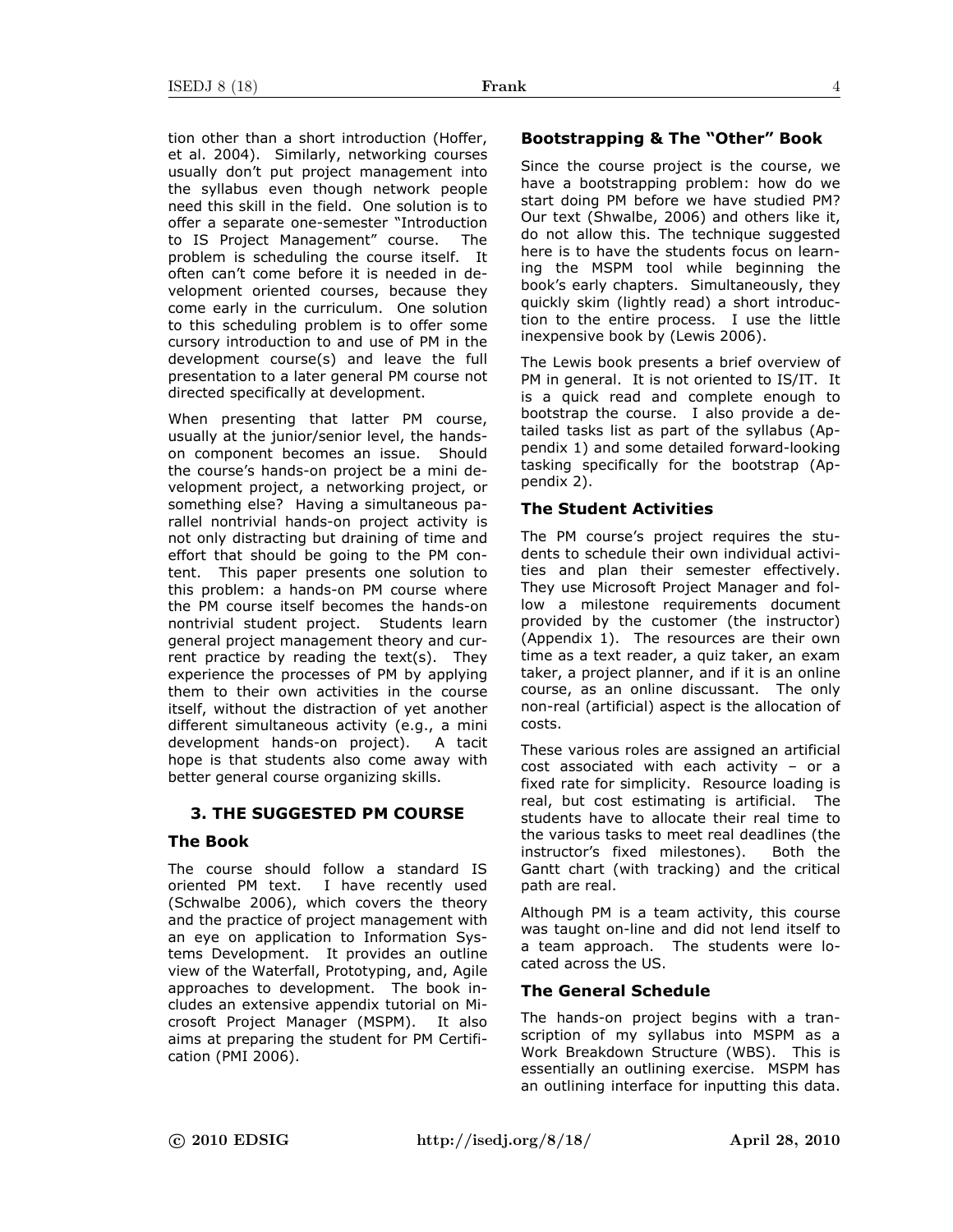Once the transcription of the syllabus (Appendix 2) into a Work Breakdown Structure in MSPM is done, the bootstrapping process is over. Thereafter the student can follow the main text and iteratively improve their plan by improving the WBS with better timing estimates, actual times for tasks completed, and applying resource leveling to plan out their own work schedule.

The concept of a baseline plan, and using the baseline as a tool for monitoring a project, comes later in the course. Before reaching that section, the students should be actually doing that monitoring process for themselves and applying it to their own time expenditures.

Course assignments are of three types. One is simple paced reading-assignments as in any course, to help the students plan their time. The second is a requirement for periodic updates of their personal course plan in the form of an updated WBS. This appears as a .mpp file with both a Gantt chart and a Critical Path diagram, which can be monitored for progress. The grading rubric for the WBS is provided in Appendix 3.

The third type of assignment are writings of four different types. The first writing is the group of ancillary documents of project planning such as the initial charge to the team, (the "charter"), the mission statement, the vision, risk assessments, reviews, detailed earned value analyses, etc. It is not possible to do all of these, but we discuss them and do some of them.

The second type of writing consists of short essays on topics like security, ethics, and personal evaluations of the risks in doing this project.

The third type of writing is the more or less formal retrospective or "what has been learned" and reflections on the course.

The fourth type of writing is the on-going Project Manager's Notebook. The requirement statement for this assignment is in Appendix 4. I independently recommend but don't require some of the more professional notebooks (AMPAD 2007) and (SNCO 2007).

The most recent version of this course was conducted entirely on-line with seniors. A significant proportion of the class (about 1 in 3) had a problem putting their head around the recursive nature of a project course whose project was the planning of the project management course they were taking (for themselves or anyone else taking it). It is hard in an on-line environment to get across subtle distinctions or to really get insight into subtle problems that students have. They also had difficulty realizing that the class project was REAL, that is, that it SHOULD be applied in real time to their own activities in the class.

#### **4. RETROSPECTIVE**

The course is needed and desired. It is difficult for some students because it comprises new and foreign material which requires using a real tool in real time. In addition, the reading is dry at times (lists of things to be done) or concerns soft issues such as choosing and motivating project members, relating to stakeholders, etc. The amount of reading is large but not outlandish. The entire subject is far outside the experience of almost all of the undergraduate students. However, they all believe that they can be a project manager.

The concept of stakeholder is an abstraction for folks who have not worked in industry. Most of this online class was working fulltime so they did not have a problem with this idea.

There is not enough room here for writing samples but they filled the spectrum from pro forma to insightful. Only two students maintained notebooks that were real and useful. This is true of other development courses - IS students don't know how to keep useful notes. They don't like to write.

The other deliverable, the .mpp, was a disappointment. Most students did the minimum WBS and clearly did not use it for their own schedule. On the other hand, they clearly learned how to put in a basic project and update it.

### **5. CONCLUSIONS**

Using the scheduling of a student taking a PM-course as the project in the PM course is perfectly reasonable and useful, even efficient. The main impediment is the evangelical effort needed to get the students to believe and accept the idea that THEY are responsible for planning their OWN effort and schedule in the real course, and that that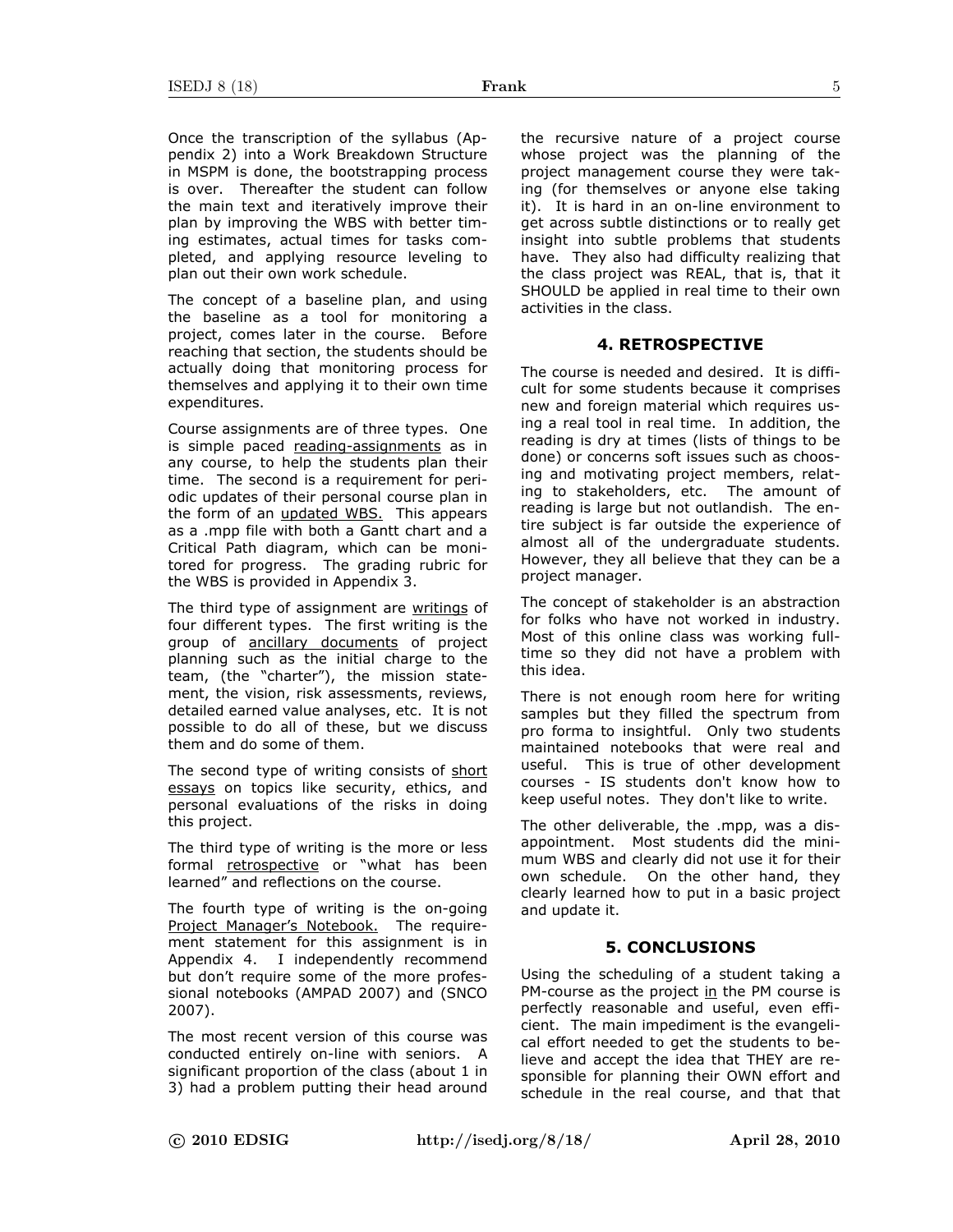PROCESS is what they will be graded on. Their tendency is to see the project as only an abstraction that does not really relate to their lives.

#### **6. REFERENCES**

- AMPAD (2007). Computation Notebook. Quadrille, and paginated, but not preprinted for book serialization and has no signature area. http://www.officemax.com/ Search AMPAD Computation Book. Last accessed 6/27/2007
- Gorgone, John T., Gray, Paul, Stohr, Edward A., Valacich, Joseph S., Wigand, Rolf T. (2006). "MSIS 2006 Model Curriculum and Guidelines for Graduate Degree Program in Information Systems" ACM and AIS. [Google MSIS Curriculum] Last accessed 6/27/2007.
- Gorgone, John T., Davis, Gordon B., Valacich, Heikki Topi, Joseph S., Feinstein, David L., Longenecker, Herbert E. Jr. (2002) "Model Curriculum and Guidelines for Undergraduate Degree Programs in Information Systems" ACM, AIS, and AITP.

http://www.aisnet.org/Curriculum/ Last accessed 10/15/2007.

- Hoffer, Jeffrey A., George, Joey F., Valacich Joseph S. (2004). Modern Systems Analysis and Design (4th Ed). Prentice Hall. ISBN: 0-13-145461-7 (Student Edition).
- Lewis, James P. (2006) "Fundamentals of Project Management", 3rd Ed. AMACOM / American Management Association; 3rd edition. ISBN-10: 0814408796 or ISBN-13: 978-0814408797.
- Project Management Institute (2004). Project Management Body of Knowledge-PMBOK Guide" 3rd Ed. ISBN 1-930699-45-X [Also ANSI standard ANSI/PMI 99-001- 2004].
- SNCO (2007). Scientific Notebook Company. Laboratory Style: #2001 [~\$23 w/S&H] Quadrille, paginated, preprinted for book serialization http://www.snco.com/ Last accessed 6/27/2007.
- Schwalbe, Kathy (2006). "Information Technology Project Management", 4<sup>th</sup> Ed. Thomson Course Technology. ISBN 10-0- 619-21526-7 or 13-978-0-619-21526-2**.**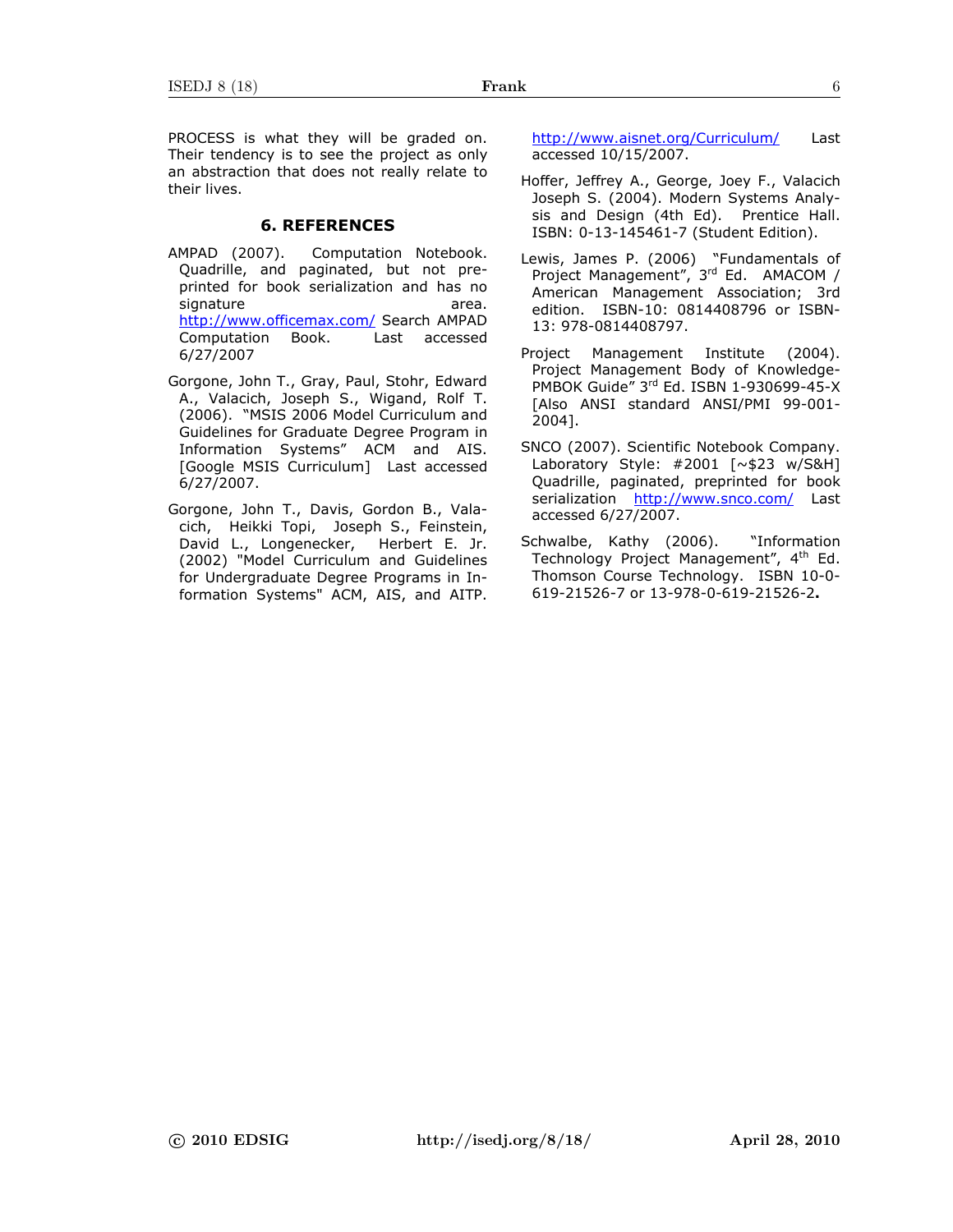# **APPENDIX 1: BOOTSTRAP HANDS-ON PLAN AND ASSIGNMENTS**

#### **Course Project (Using Microsoft Project Manager (MSPM) 2003).**

You will run a project. The project is you taking this class.

- The readings, assignments, quizzes, and exams are the tasks.
- The schedule (baseline schedule) is found on the assignment sheet.
- You are the resource but think of yourself as separate resources:
	- 1. the reader
	- 2. the project manager
	- 3. the MS Project jockey
	- 4. the quiz and exam taker
	- 5. the researcher who may have to look up topics
	- 6. there may have to be an artist who will draw diagrams in Visio
	- 7. there may be an author who might have to write short papers
	- 8. there definitely will also be a documentarian (see the NOTEBOOK item) [Appendix 4 here].
	- 9. Also, your machine is a resource that might have to be shared.

These resources will have to be scheduled such that the total time per day and week is reasonable for you personally.

Consider all people resources to have the same hourly pay of \$40. Later, if you have time, you might experiment with more realistic pricing of resources. This will give you a feel for the sensitivity of the budget to skills mix and resource allocations.

The baseline schedule has a number of fixed milestones:

- The exams are fixed.
- The start and end of the course is fixed.
- Quizzes, when announced, will be fixed (subject to the vagaries of Blackboard).

Otherwise, everything else floats.

Your use of MSPM will be judged by your hand-ins and how well you modify the plan to match your actual experience in this class. The object is NOT for you to become a world-class MSPM jockey, but that you become familiar with its basic uses.

### **Bootstrapping the project.**

It would be nice if you already knew PM so that you could easily setup the project on your own, but clearly, PM should not be a prerequisite for this PM course. Presumably, you don't yet know PM, so to allow an easy boot up take a look at the diagrams below and my instructions on setting up the project. Also quickly skim over the little Lewis book in the first week or so. The object is not to learn all of PM from this little book, but to get a quick overview of what you will have to do.

The outline below follows a book by the same author as our little book Lewis, James P. (2006) "Project Planning, Scheduling, & Control", 3rd Ed. McGraw-Hill (2001). ISBN 0-07-136050-6. This one contains much more than an introductory outline. It contains 549 pages of very accessible wisdom best appreciated only after having "lived a little" (done at least one project).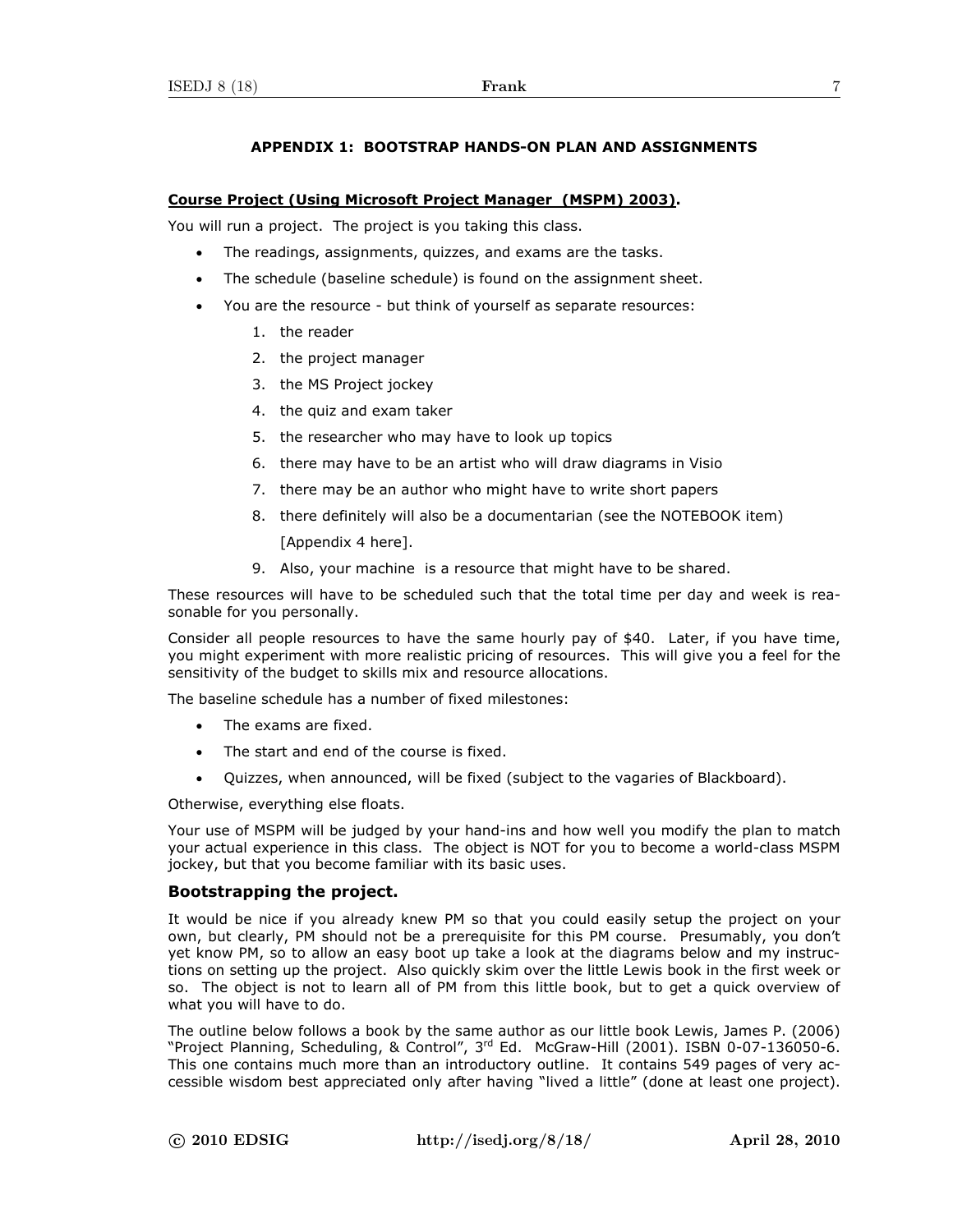I can strongly recommend reading this book after taking the course. You will then be in a much better position to understand his commentary and aphorisms based on his years of experience.

| Ι.           | <b>Project Definition</b>                                                   | I did this for you, but you might have to elaborate on it |  |  |  |  |
|--------------|-----------------------------------------------------------------------------|-----------------------------------------------------------|--|--|--|--|
|              |                                                                             | in an assigned report/essay.                              |  |  |  |  |
|              | Concept, Problem Statement, Mission & Vision.                               |                                                           |  |  |  |  |
| $\mathbf{H}$ | <b>Planning</b>                                                             | To be done BY YOU later.                                  |  |  |  |  |
|              | Examine alternatives, evaluate, develop implementation plan.                |                                                           |  |  |  |  |
| III          |                                                                             | Implementation To be done BY YOU later.                   |  |  |  |  |
|              | MSPM To be done by you now and later [See 6 below].                         |                                                           |  |  |  |  |
|              | <b>Plan review</b>                                                          |                                                           |  |  |  |  |
| IV.          |                                                                             | <b>Execution &amp; Control To be done BY YOU later.</b>   |  |  |  |  |
| v            | Closedown & Learn To be done BY YOU later.                                  |                                                           |  |  |  |  |
|              | <b>Project Review (Reflections &amp; Retrospective, file all artifacts)</b> |                                                           |  |  |  |  |
|              | <b>Close out</b>                                                            |                                                           |  |  |  |  |
|              |                                                                             |                                                           |  |  |  |  |

# **6. (from III above)**

- **Develop the WBS (Work Breakdown Structure) now.** 
	- o **Task list**
	- o **Which resource does what task (see resource list above)**
	- o **Task time length**
	- o **Task non-person resource needed?**
	- o **Costs [a little later] of task depends on time & rate**
- **Network Diagram: To be done by MSPM.**
- **Critical Path To be done by MSPM.**
- **Resource Allocation To be done by BY YOU & MSPM later**
- **Gantt Chart To be done by MSPM**
- **Baseline Costs/EVA To be done by BY YOU & MSPM later**
- **PCTS & SWOT\* Review To be done by BY YOU & MSPM later**
- **RISK Analysis To be done by BY YOU & MSPM later**

**-------** 

- **\* P, C, T, S are Performance (quality), Cost (labor), Time (schedule), and Scope (tasks).**
- **\* S, W, O, T are Strengths, Weaknesses, Opportunities, and Threats [done pre risk analysis].**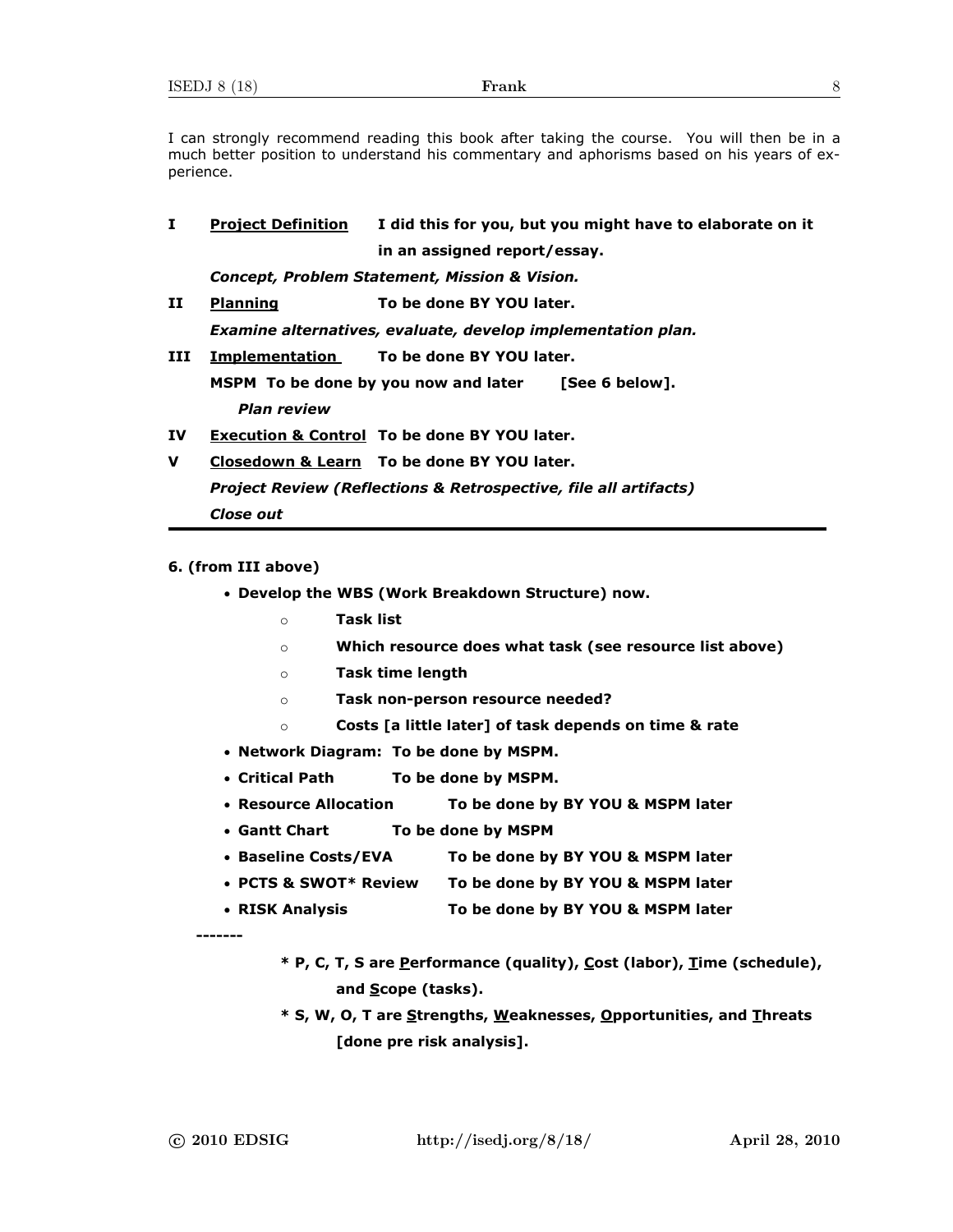| Wk             | Content & Assignments (12)                                                            | Readings                     |
|----------------|---------------------------------------------------------------------------------------|------------------------------|
| $\mathbf{1}$   | Intro to course, PM, Management, & Project                                            | Reading: Ch 1. & Lewis       |
|                | Assignment #1 Download & install MS PM2003                                            | Do the MSPM tutorial.        |
| $\overline{2}$ | Systems, organizations, IS project Life Cycle                                         | Reading Ch 2&3 (to pg. 80)   |
|                | Assignment #2 Put in this schedule as a task list in                                  | email .mpp by mid wk 3.      |
|                | MSPM with dates and dependencies.                                                     | Read Appendix A              |
| 3              | 9 knowledge areas & Case study.                                                       | Reading Ch 3 & 4 (to 119)    |
|                | Assignment #3 Put in your estimates of how much                                       | email .mpp by mid wk 4.      |
|                | time you will need for each task.                                                     | Read Appendix A              |
| $\overline{4}$ | Case study & Integration -Strategic Planning                                          | Reading Ch 4. & Lewis        |
|                | Assignment #3 Put in your estimates of how much                                       | email .mpp by mid wk 5.      |
|                | cost there will be, and save a baseline.                                              | Read Appendix A              |
| 5              | Scope Management                                                                      | Reading Ch 5. Quiz on 1 & 2. |
|                | Assignment #4 Go back and fix up your tasking.                                        | email .mpp by mid wk 6.      |
| 6              | Time Management                                                                       | Reading Ch 6. Quiz on 3 & 4. |
|                | Assignment #5 Go back and update your schedule.                                       | email .mpp by mid wk 7.      |
| 7              | Midterm (everything to end Ch. 6). Catch up                                           | Catch up                     |
| 8              | <b>Cost Management</b>                                                                | Reading Ch 7. & Lewis        |
|                | Assignment #6 Go back and update your costs.                                          | email .mpp by mid wk 9.      |
| 9              | <b>Quality Management</b>                                                             | Reading Ch 8.                |
|                | Assignment #7 Do a QA on your project and report -                                    | email write-up by mid wk 10. |
|                | honestly. Problems & Fix-Suggestions                                                  | Quiz on 7                    |
| 10             | <b>HR</b> Management                                                                  | Reading Ch 9.                |
|                | Assignment #8 Write a short essay on your personal                                    | email write-up by mid wk 11. |
|                | Discuss possible social and ethical<br>PM problems.                                   | Quiz on 8                    |
| 12             | conflicts in PM.                                                                      | Reading Ch 10.               |
|                | <b>Communications Management</b><br>Assignment #9 Write a short essay on the good and | email write-up by mid wk 12. |
|                | bad of communicating in this online environment.                                      | Quiz on 9                    |
|                | What differences would exist if you were in an inter-                                 |                              |
|                | national company?                                                                     |                              |
| 13             | Risk Management (its late to consider this)                                           | Reading Ch 11.               |
|                | Assignment #10 Write a short essay on the risks, if                                   | email write-up by mid wk 13. |
|                | any, you have found in this process.                                                  | Quiz on 10                   |
| 14             | Procurement Management (not relevant)                                                 | Reading Ch 12.               |
|                | Assignment #11 Update your project.<br>Send final                                     | mail .mpp & write-up by mid  |
|                | .mpp to me by email. Title it with your name.<br>#12                                  | wk 14                        |
|                | Write a short retrospective on this course.                                           |                              |
| 14             | Final Exam to end of Ch 12.                                                           | NOTEBOOKS in by final.       |

# **APPENDIX 2: THE INITIAL PM COURSE SCHEDULE WITH DELIVERABLES**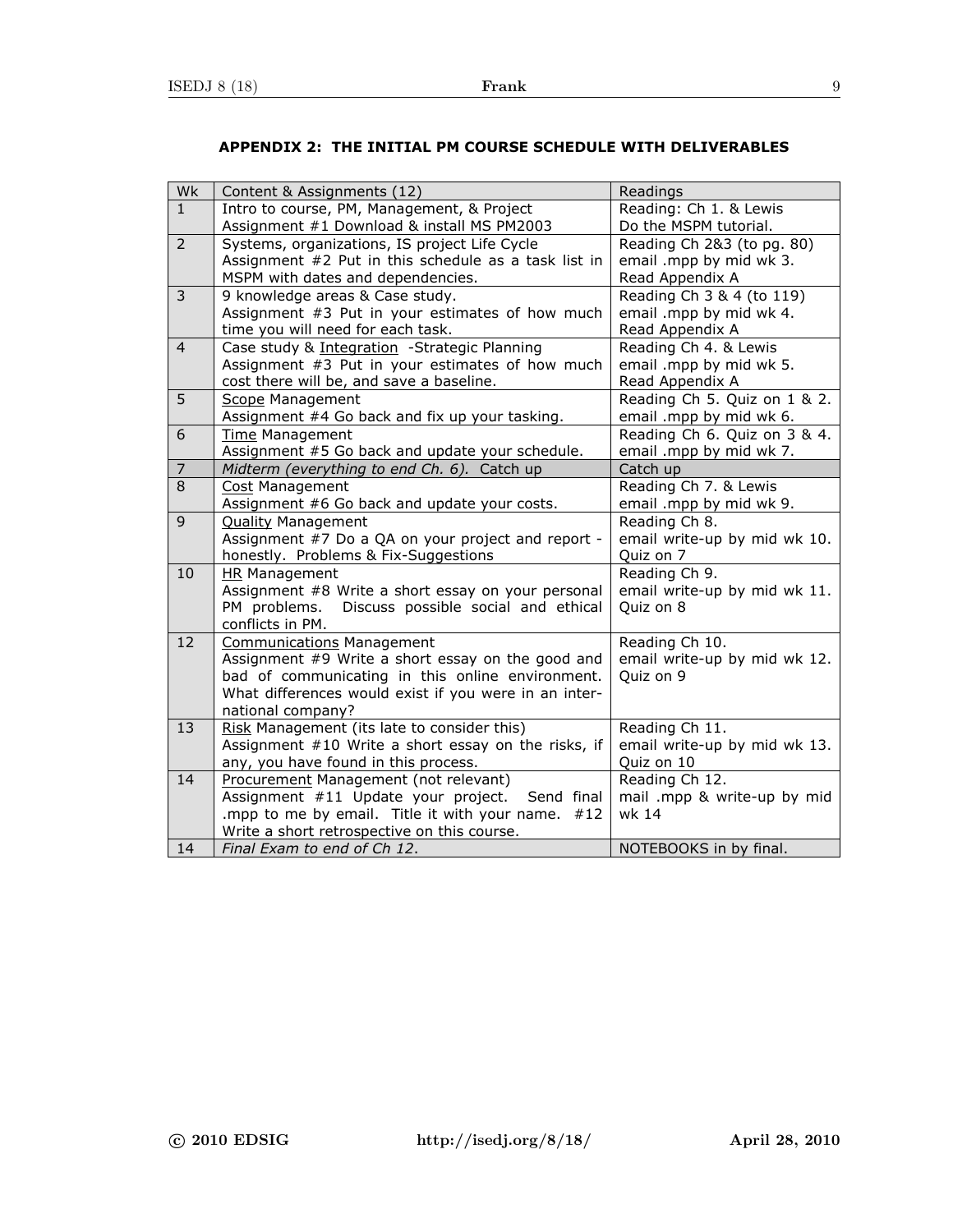| <b>Quality-Scale</b>                                                                                                       | <b>Excellent</b>                                                                                               | Good                                                                                      | <b>Just OK</b>                                                                                | Poor                                                                                              | Fail                                                         |                               |
|----------------------------------------------------------------------------------------------------------------------------|----------------------------------------------------------------------------------------------------------------|-------------------------------------------------------------------------------------------|-----------------------------------------------------------------------------------------------|---------------------------------------------------------------------------------------------------|--------------------------------------------------------------|-------------------------------|
| <b>Point-Scale</b>                                                                                                         | 5                                                                                                              | 4                                                                                         | 3                                                                                             | $\mathbf{2}$                                                                                      | 1                                                            |                               |
| <b>Requirements</b><br>Interpretation                                                                                      | <b>Exceeds All</b>                                                                                             | <b>Exceeds</b><br>Some,<br><b>Meets All</b>                                               | <b>Meets All</b>                                                                              | <b>Meets</b><br><b>Most, Fails</b><br>Some.                                                       | <b>Fails</b><br>Most or<br>All                               | <b>SCORE</b><br>$(5-1)$       |
| <b>Task List</b><br>(SCOPE)                                                                                                | Is complete<br>and<br>detailed.<br><b>Includes all</b><br>meta-tasks.                                          | Is complete<br>and detailed.<br><b>Missing some</b><br>meta-tasks.                        | Is complete.<br><b>Missing</b><br>some detail<br>& some me-<br>ta-tasks.                      | Incomplete.                                                                                       | <b>Most</b><br><b>Tasks</b><br>missing<br>or poorly<br>done. |                               |
| <b>Schedule</b><br>(TIME)                                                                                                  | Reasonable,<br>good miles-<br>tones, &<br>meets dead-<br>line.                                                 | Reasonable,<br>misses some<br>milestones,<br>but meets<br>deadline.                       | Reasonable,<br>misses<br>some miles-<br>tones, &<br>misses<br>deadline.                       | Not Rea-<br>sonable,<br>misses<br>milestones,<br>& misses<br>deadline.                            | <b>Missing</b><br>most or<br>poor.                           |                               |
| <b>Resource</b><br>Loading.<br><b>Choices of</b><br>who does what<br>for how long -<br>with<br><b>Resource</b><br>Leveling | <b>Reasonable</b><br>& Com-<br>plete. Rea-<br>sonable<br>allocation.<br><b>Uses Re-</b><br>source<br>Leveling. | Mostly rea-<br>sonable<br>choices.<br>complete &<br>reasonable<br>allocation.<br>Leveling | Partly rea-<br>sonable<br>choices.<br>complete &<br>allocation<br>done.<br>Some Leve-<br>ling | Some allo-<br>cation<br>missing or<br>unreason-<br>able or in-<br>complete<br>or no leve-<br>ling | <b>Missing</b><br>or poor.<br>No leve-<br>ling.              |                               |
| (COST)<br><b>Choices of</b><br>hourly rates<br>and fixed<br>costs if<br>needed                                             | Reasonable<br>Complete<br>Rates &<br>Costs<br><b>Choices</b>                                                   | Mostly rea-<br>sonable &<br>complete<br>costs &<br>rates.                                 | Partly rea-<br>sonable &<br>complete<br>costs &<br>rates                                      | Many miss-<br>ing, unrea-<br>sonable, or<br>incomplete                                            | <b>Mostly</b><br><b>Missing</b><br>or poor<br>choices.       |                               |
| <b>Critical Path &amp;</b><br><b>Gantt Chart</b><br>[Inherent in<br><b>MSPM w/</b><br><b>Tracking</b><br>Gantt]            | <b>Both laid</b><br>out well.<br>Complete                                                                      | <b>Both laid out</b><br>well. Some<br>missing data                                        | <b>Both Exist.</b>                                                                            | One or<br>both partly<br>Missing.                                                                 | One or<br>both<br>missing.                                   |                               |
| In on time                                                                                                                 | In on time.                                                                                                    | Slightly late.                                                                            | In late.                                                                                      | Very Late.                                                                                        | Not in.                                                      |                               |
| <b>GRADE</b><br><b>MAX 30,</b><br>MIN <sub>6</sub>                                                                         | A if $\geq$ 26<br>$30 - 26$                                                                                    | B if $\geq 21$<br>$25 - 21$                                                               | C if $\geq$ 16<br>$20 - 16$                                                                   | D if $\geq 11$<br>$15 - 11$                                                                       | F if $\leq 10$<br>$10 - 6$                                   | <b>Total</b><br><b>Points</b> |
| $0 - 100$                                                                                                                  | $100 - 90$                                                                                                     | $89 - 80$                                                                                 | 79 - 70                                                                                       | $69 - 60$                                                                                         | $59 - 0$                                                     |                               |

# **APPENDIX 3: GRADING RUBRIC FOR THE WORK BREAKDOWN STRUCTURE (WBS)**